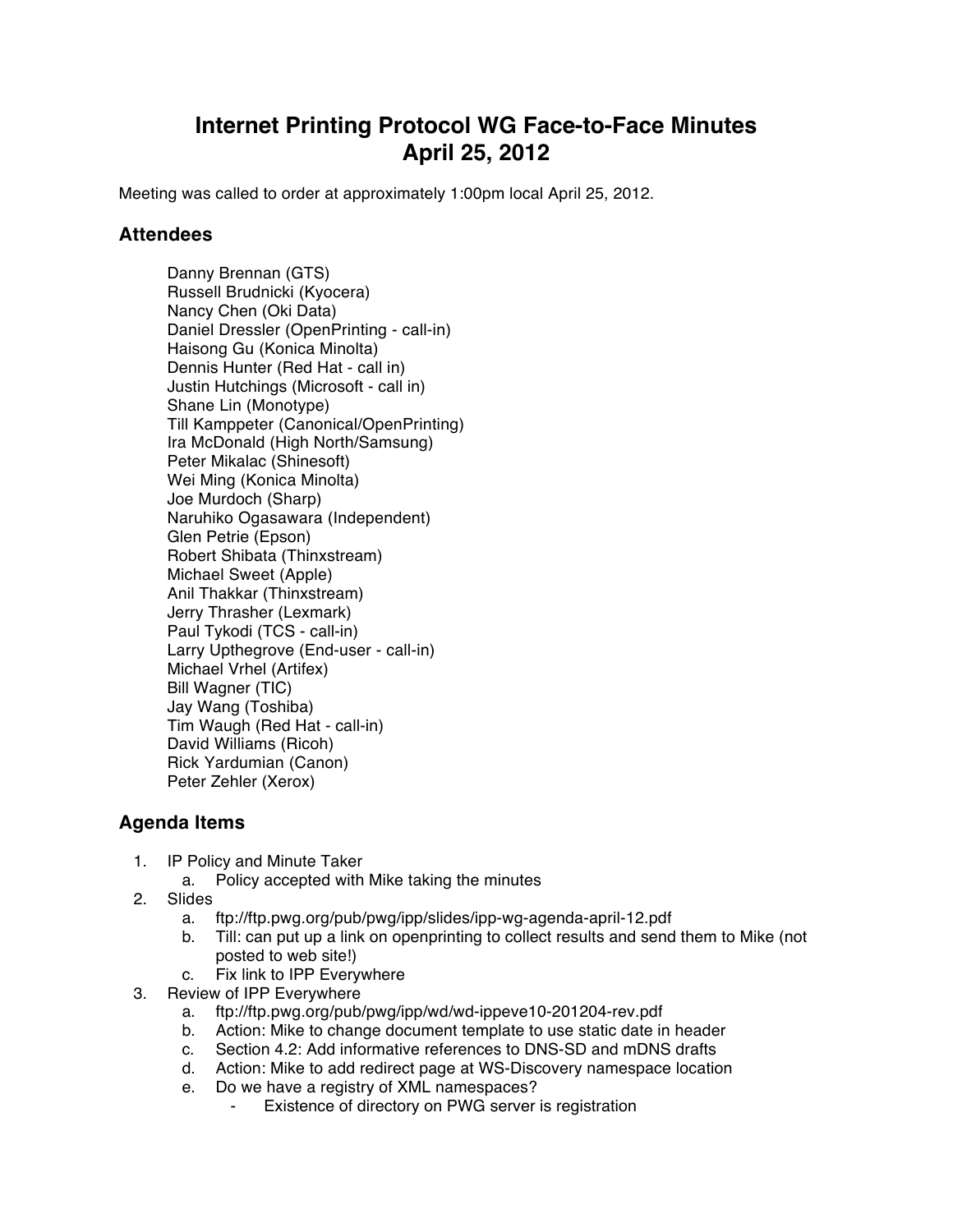- Pete and Ira are working on a plain text file with a list as well
- f. Table 4: Remove duplicate required
- g. Section 8.2 title (drop client)
- h. Section 8.3: Printers, not Printer Objects
- i. Section 12.2: Line 1080-1081, ", e.g." instead of hyphen
- j. Action: Mike to post stable draft of IPP Everywhere and issue 2-week WG Last Call
- 4. Review of PWG Media Standardized Names 2.0
	- a. ftp://ftp.pwg.org/pub/pwg/ipp/wd/wd-pwgmsn20-201204-rev.pdf
	- b. Section 1.1:
		- ⁃ Drop "at this time" from the end of the first paragraph.
		- Drop "for a job ticket" in the third paragraph.
		- Add a note about the expected lack of precision for reference sRGB values.
	- c. Section 1.2:
		- ⁃ "for machine communications." instead of "program to program communication"
		- Line 189: "the names have been structured so that ..."
	- d. Section 2:
		- Add standard conformance terms
		- Break out other terms to subsection
	- e. Table 1:
		- ⁃ Add glass media type and subtypes
	- f. Section 3.3:
		- Add standard-media-type ABNF allowing any keyword char<br>- Undate ABNF accordingly
		- Update ABNF accordingly
	- g. Global: Review conformance must, shall, should, etc. with capitalized terms, update all casual conformance requirements
	- h. Add appendix with complete ABNF?
	- i. Section 5.1.3:
		- ⁃ "trailing zeros MUST NOT be used..." an add example (8.5x11 not 8.50x11.0)
		- ⁃ "is always 0" -> "MUST BE 0"
		- Make it clear what is correct
	- j. Section 5.1.4:
		- Same as for 5.1.3
	- k. Section 5.1.5:
		- **MUST not must**
		- Lines 551-553 drop out of scope here, move to section 1 as recommendation for human display, no conversion for internal use
		- Reframe conversion requirements to only apply to media self-describing names.
		- Add conversion to/from dimensions, rounding, lookup guidelines to section 1
	- l. Section 5.1.6: incorporate into 5.1.2 size-name and drop
	- m. Section 5.1.8 Custom and Roll-Fed
		- ⁃ "MUST NEVER be registered."
	- n. Section 5.1.9:
		- Clarify class is "custom" or "roll" for reservation
		- ⁃ "For example, "
	- o. Section 6.2: Fix abnf (type-name to coating-name)
	- p. Section 9
		- Rework to numbered conformance requirements
		- Move Lines 726-727 up to section 1 and abstract
	- q. Add appendix talking about differences from MSN1, add reference in intro with a paragraph explaining this covers more than the original
	- r. Section 10: Reword